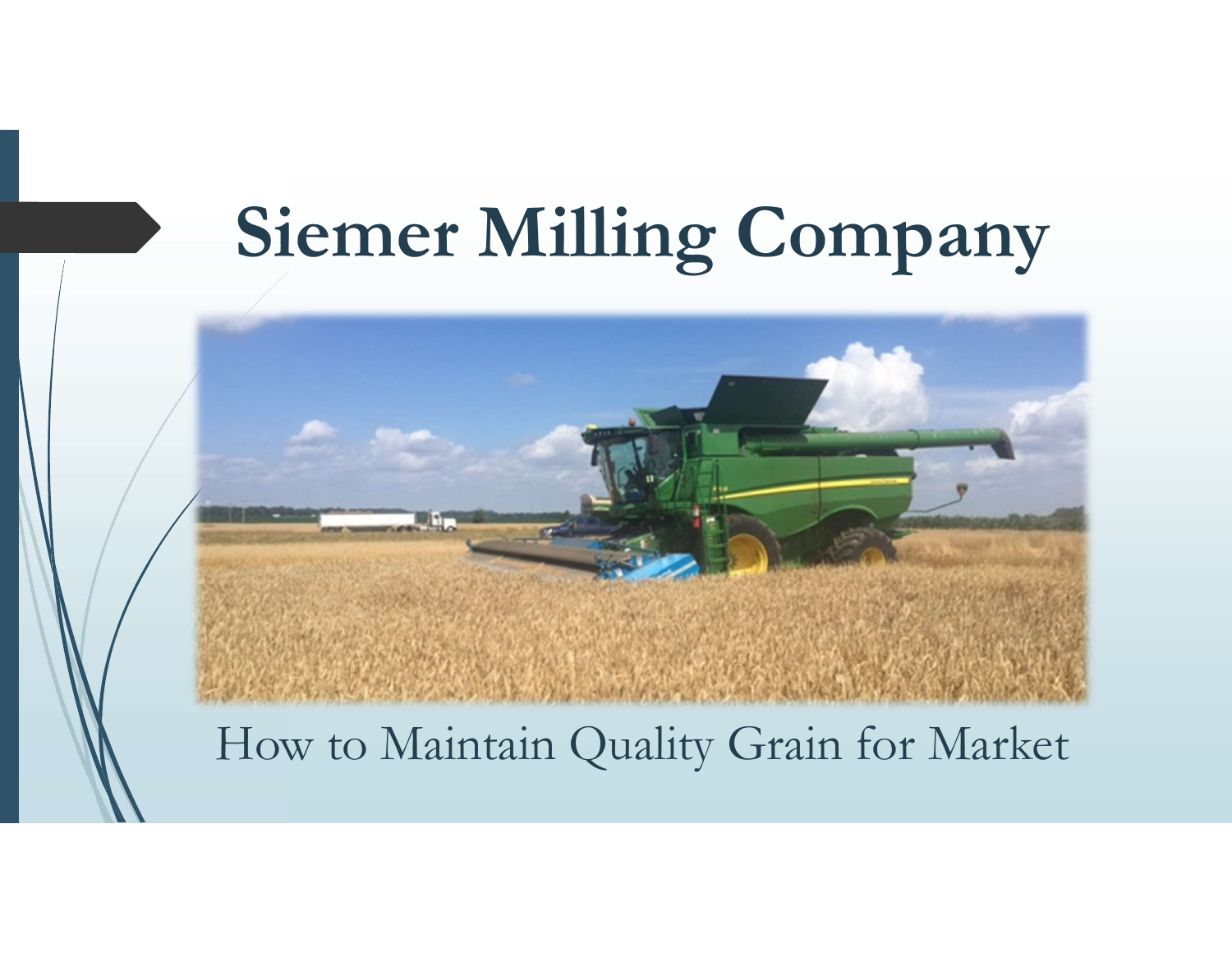# Procedures to Prepare a Bin for Harvest The bin of all residual grain into a bin that contains old crop.<br>
<br> **Empty the bin of all residual grain.**<br>
<br> **Empty the bin of all residual grain.**<br>
<br> **Empty the bin of all residual grain.**<br>
<br> **Empty the bin of all residu**

- Do not place newly harvested grain into a bin that contains old crop.
- 
- Brush down the walls, sweep up the floor and remove dust and chaff.
- 
- Inspect for and repair any cracks and holes.
- To cedures to Prepare a Bin for Harvest<br>
Do not place newly harvested grain into a bin that contains old crop.<br>
Finpty the bin of all residual grain.<br>
Brush down the walls, sweep up the floor and remove dust and chaff.<br>
Cl The Constraints and the spraying and the spraying bin sides and floor. Dependence and floor of all residual grain. <br>
■ Brush down the walls, sweep up the floor and remove dust and chaft.<br>
■ Brush down the walls, sweep up ceedures to Prepare a Bin for Harvest<br>Do not place newly harvested grain into a bin that contains old crop.<br>Empty the bin of all residual grain.<br>Brush down the walls, sweep up the floor and remove dust and chaft.<br>Clean gra Registered for Wheat that have good residual properties. Apply a coarse spray on all areas that are spraying bin that contains old crop.<br>Empty the bin of all residual grain.<br>Brush down the walls, sweep up the floor and remove dust and chaff.<br>Clcan grain, chaff and debris from under false floor tunnels. This should be done several days prior to placing grain into the bin. Be sure to alternate the insecticide every year. TOCECUITES TO PTEPATE A B111 TOT HATVEST<br>
The person of perimeteristic perimeters of the server of the bin of all residual grain.<br>
Summer the walls, sweep up the floor and enonve dust and chaff.<br>
Clean grain, chaff and de ■ Brush down the walls, sweep up the floor and remove dust and chaft.<br>
■ Clean grain, chaff and debris from under false floor and air tunnel.<br>
■ Inspect for and repair any cracks and holes.<br>
■ ULVS, PBO-8 Synergist and Ce ■ Inspect for anti repair any cracks and noies.<br>
Use a registered is excluded for spraying bin sides and floor. Diaeon IGR<br>
PLUS, PBO-8 Synergist and Centynyal EC are examples of Insecticides<br>
Registered for Wheat that ha
- approved insecticide.
- The bin is now ready to receive grain.
- Also be sure to keep grain spills picked up and weeds pulled.
- Storing dry grain below 13 percent moisture is best.
- phosphine.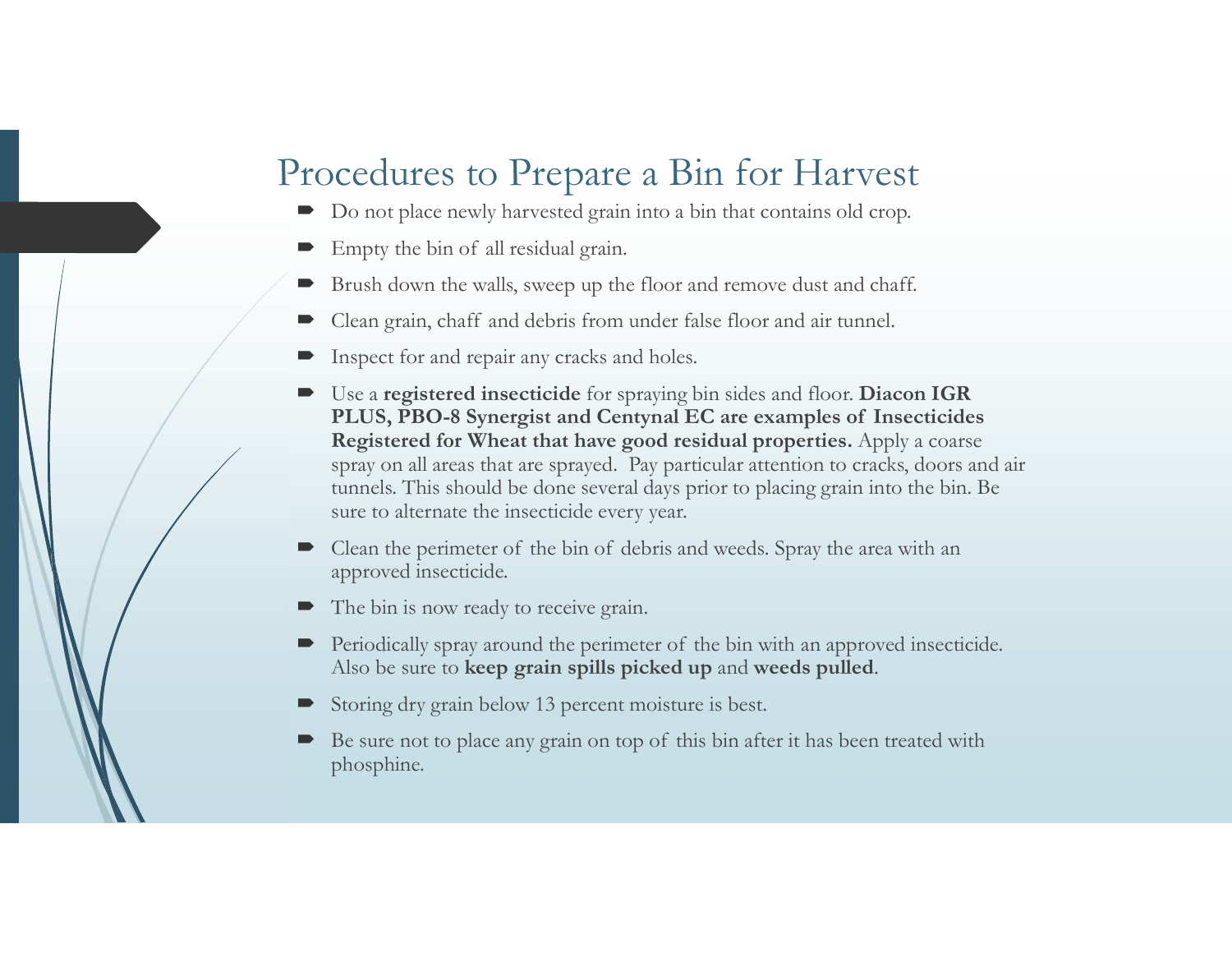# Long Term Wheat Storage

- 
- At harvest place new crop wheat into clean bin with sides and floors being treated<br>
 At harvest place new crop wheat into clean bin with sides and floors being treated<br>
 Turn on fans after bin is full to remove field he ■ At harvest place new crop wheat into clean bin with sides and floors being treated<br>
with Diacon IGR PLUS, PBO-8 Synergist and Centynal EC.<br>
■ Turn on fans after bin is full to remove field heat from the grain keeping it spoiling.
- Two to three weeks after harvest pull core from the bin.
- Thirty to forty days after harvest (before corn harvest) turn wheat into another empty bin. Be sure bin is clean and has been treated with **Diacon IGR PLUS**,
- From Wheat Storage<br>At harvest place new crop wheat into clean bin with sides and floors being reated<br>with Diacon IGR PLUS, PBO-8 Synergist and Centynal EC.<br>Turn on fans after bin is full to remove field heat from the grain For the present place are worse when the other have detailed with Diacon IGR PLUS, PBO-8 Synergist and Centynal EC.<br>
Turn on fans after bin is full to remove field heat from the grain keeping it from spoiling.<br>
The vector Term Wheat Storage<br>At harvest place new crop wheat into clean bin with sides and floors being treated<br>with Diacon IGR PLUS, PBO-8 Synergist and Centynal EC.<br>Turn on fans after bin is full to remove field heat from the grai grain is turning to be sure that the bin is treated equal throughout. The bin should remain that also center that control center and the state in the state in the state of the principal EC.<br>
The on fans after bin is full to remove field heat from the grain keeping it from spoiling.<br>
Two to Furn on tans atter bin is full to remove held neat from the grain keeping it from<br>spoiling.<br>Two to three weeks after harvest pull core from the bin.<br>Thirty to forty days after harvest (before corn harvest) turn wheat into Two to three weeks after harvest pull core from the bin.<br>Thirty to forty downs after harvest (before corn harvest) turn wheat into another<br>Thirty to forty days after harvest (before corn harvest) turn wheat into another<br> Periodically spray around outside of bins to prevent insects from migrating into the **FBO-8 Synergist and Centynal EC.**<br>Then turning the bin into the other bin add phosphine pellets or tablets at a rate of 90 tablets or 300 pellets per 1,000 bushels. Be sure to calculate the rate at which th grain is turni
- Be sure that the fan is properly sealed up along with vents to prevent any gas from escape.
- Place warning signs on all doors and near the ladder.
- 
- After 4 or 5 days the fans should be turned on to start removing the remaining gas from the grain. Run for at least 48 to 72 hours straight before turning off.
- Once the nights start getting cooler, the fans should be turned on again to start cooling down the grain. The fans should be turned on every night until the grain reaches 55 degrees. Insects do not reproduce at temperatures below 55 degrees.
-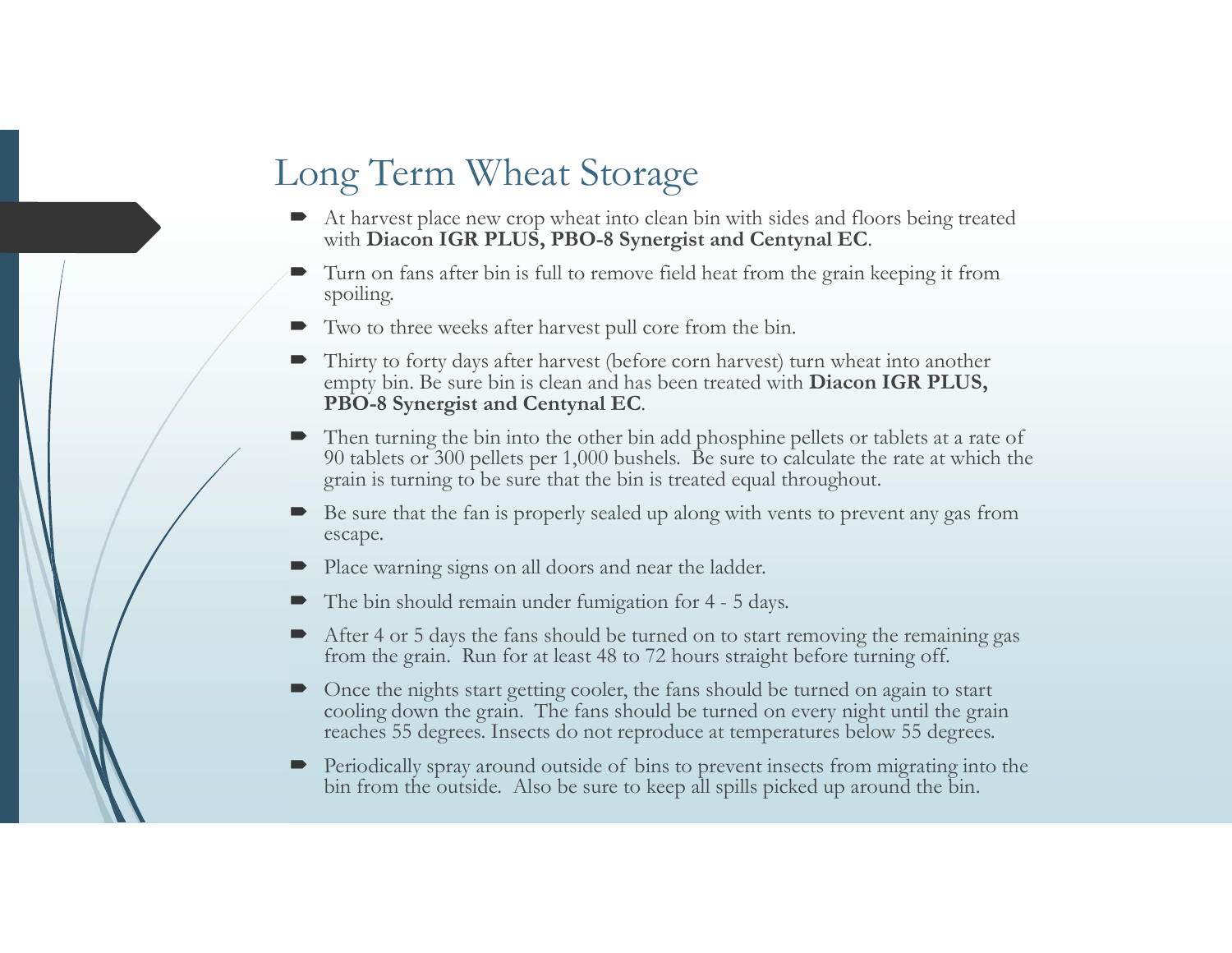# Wheat Drying

The ideal moisture content for wheat is around 14 percent. To reach this level, you may need to dry your wheat.

### How Grain Dryers Work

- Wet wheat in dryers is cooled as moisture from the wheat evaporates into the air around it.
- As the wheat dries, the cooling effect decreases.
- As the moisture content approaches 14 percent, the wheat is almost as hot as the air in the dryer. This is when damage is most likely to occur. Wheat Drying<br>
The ideal moisture content for wheat is around 14 percent. To reach this level, you may<br>
red to dry your wheat.<br>
How Grain Dryers Work<br>
Strew when diverse is cooled as moisture from the wheat evaporates into Wheat Drying<br>
The ideal moisture content for wheat is around 14 percent. To reach this level, you may<br>
need to dry your wheat.<br> **How Grain Dryers Work**<br>
We wheat in dryers is cooled as moisture from the wheat evaporates i Fraction different content of wheat is around 14 percent. To reach this level, you may<br> **to dry your wheat.**<br> **We Grain Dryers Work**<br> **We wheat in dryers is cooled as moisture from the wheat evaporates into the air<br>
aroun How Grain Dryers Work**<br>
Section the wheat evaporates into the air<br>
around it.<br>
As the wheat dries, the cooling effect decreases.<br>
As the wheat dries, the cooling effect decreases.<br>
As the moisture content approaches 14 p

### Farm Dryers

dryer must:

- Keep the wheat moving in the dryer
- Mix the wheat with the hot air
- 

# Drying Wheat Safely on the Farm and in Elevators

Determine the Temperature in your Dryer

- - Temperatures taken within the wheat layers may be misleading.
- You may need to install extra temperature sensors to determine the highest air temperature in the plenum.
	- Dryer thermometers may be inaccurate or incorrectly placed in the plenum.
- Watch the thermometers inside the dryer to ensure the temperature stays constant.
	- $\blacksquare$  Outside air temperature and wind may affect drying.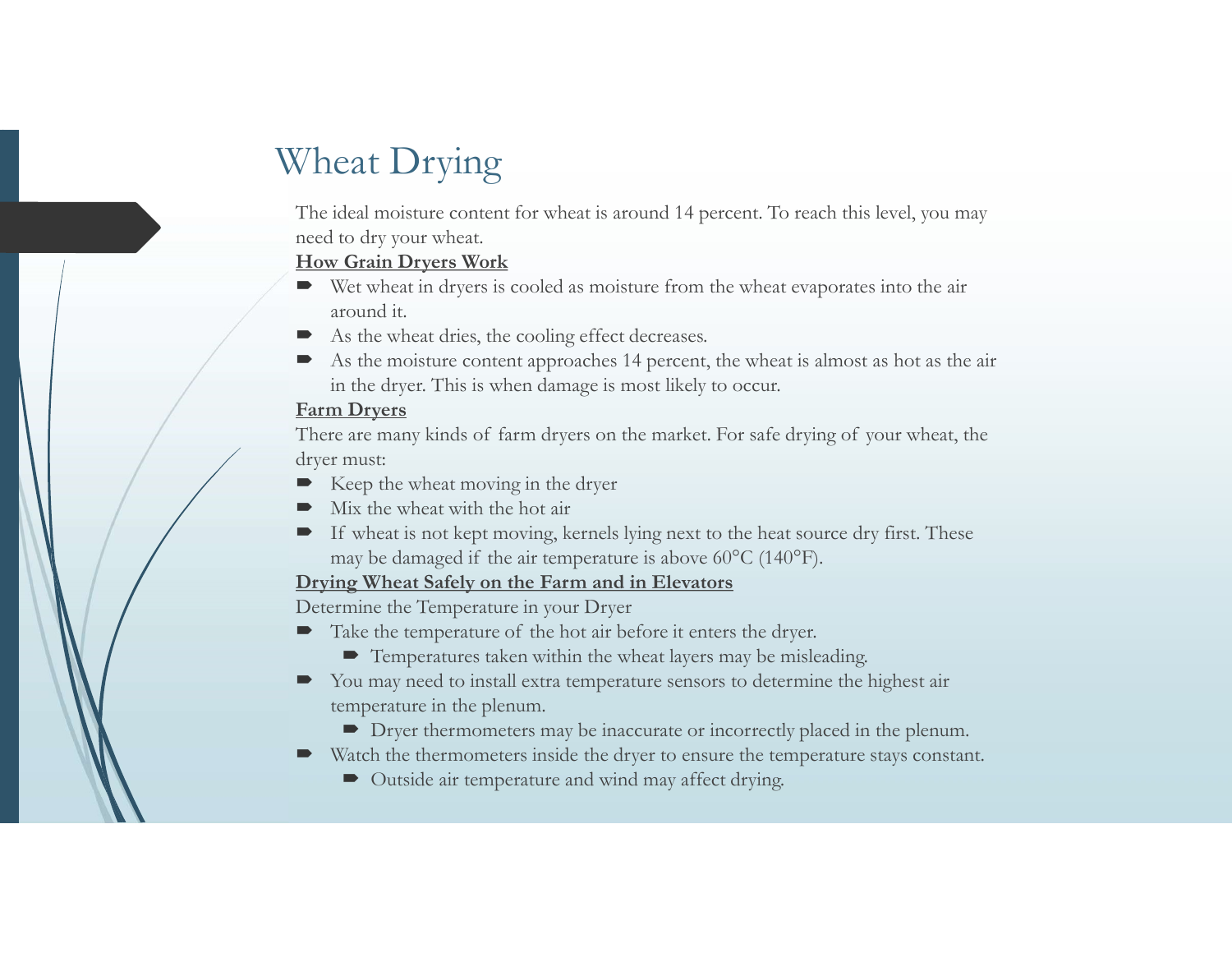# Wheat Drying

# Keep Temperatures at Levels Safe for Your Dryer

- 
- Wheat Drying<br> **Keep Temperatures at Levels Safe for Your Dryer**<br>
 If your dryer has not been tested, keep temperatures below 60°C (140°F).<br>
 If you use a non-recirculating dryer or a cross flow continuous dryer, keep<br>
t Vheat Drying<br> **Keep Temperatures at Levels Safe for Your Dryer**<br> **F** you dryer has not been tested, keep temperatures below 60°C (140°F).<br>
If you use a non-recirculating dryer or a cross flow continuous dryer, keep<br>
tempe temperatures at 60°C (140°F) or below. Wheat Drying<br> **Keep Temperatures at Levels Safe for Your Dryer**<br>
The Tender Temperatures at Levels Safe for Your Dryer<br>
The Tender Type of Dryer:<br>
If you use a non-recirculating dryer or a cross flow continuous dryer, kee

- $\blacktriangleright$  Dry batches at 60 $\degree$ C (140 $\degree$ F).
- $\blacksquare$  Have the results tested.
- 
- V heat Drying<br> **Example 18 Accord State Safe for Your Dryer**<br>
To the stronger of the tests show of the temperatures below 60°C (140°F).<br>
If you use a non-recirculating dryer or a cross flow continuous dryer, keep<br>
tempera ■ Test again. (With some dryers, you may be able to raise the temperature to 70<sup>o</sup>C  $(158^{\circ}F).$

# Do not Over Dry

Wheat Drying<br> **Keep Temperatures at Levels Safe for Your Dryer**<br>
T fyour where has not been tested, keep temperatures below 60°C (140°F).<br>
T fyour we a non-recirculating dryer or a cross flow continuous dryer, keep<br> **If y** heat to dry your grain. As the wheat cools, more moisture will be lost.

# Dry Very Wet Wheat Slowly

- **IF your start is over 20** percent moisture:<br> **Exerces** Exercise Safe for Your Dryer<br>
If you use a non-recirculating dryer or a cross flow continuou<br>
If you use a non-recirculating dryer or a cross flow continuou<br>
If you attempt to remove more.
- Keep the temperature below  $60^{\circ}$ C (140 $^{\circ}$ F).
- **Keep Temperatures at Levels Safe for Your Dryer**<br> **E** If your dryer has not been tested, keep temperatures below 60°C (140°F).<br> **If you Use anon-recirculating dryer or a rooss flow continuous dryer, keep**<br> **Enoy batchs a** cycle.

# How Grain Dryers Can Damage Wheat Quality

**Example 12.1** to  $\frac{1}{2}$  from Use Another Type of Dryer:<br> **F** you Use Another Type of Dryer:<br>
The central is ested.<br>
The central is ested.<br>
The central is ested.<br>
The central is ested.<br>
The central is ested.<br>
They conc Some dryers may overheat the wheat. This partially cooks the protein inside the kernel. Wheat flour with cooked protein is not good for baking. Wheat with cooked protein is only good for feed.